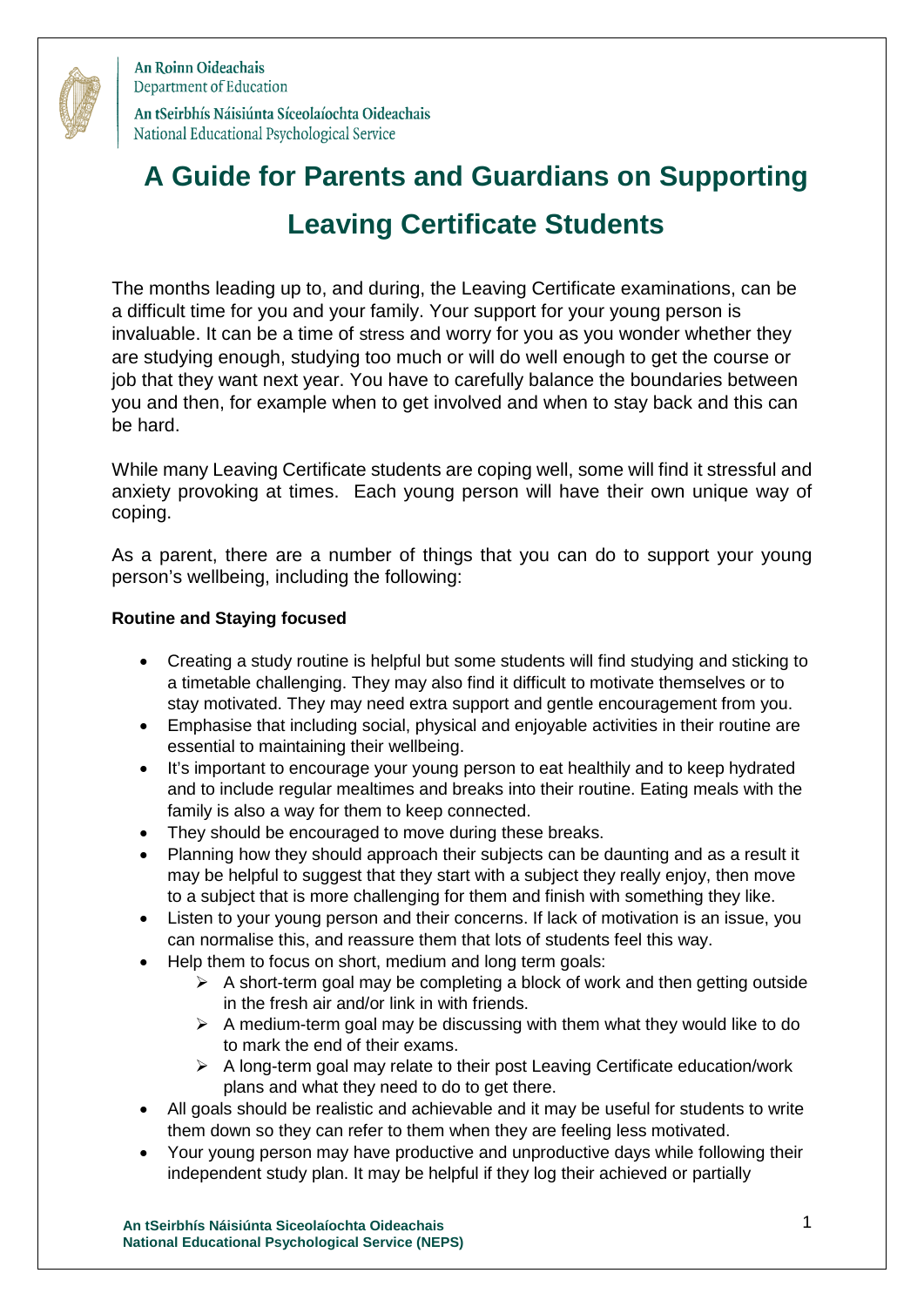achieved tasks each day, possibly using a diary, to provide a sense of success. This will reassure them in a concrete way that they are making progress.

• Talk to your young person about their work and praise their efforts.

## **Expect Emotions – students**

Despite everyone's best efforts, preparing for examinations is stressful for young people and their families and it is not unusual for some young people to have a lot of emotions. They may feel stressed, anxious, sad, afraid, fed up, angry, frustrated or even numb. Or some may feel nothing at all. These are all normal and healthy reactions to stressful situations. There is no 'right' or 'wrong' way to feel. Further resources on stress, anxiety and fear, are available below.

 Strategies that may be useful in helping your young person to deal with their anxiety are available in NEPS Managing Stress and Anxiety: A Guide for Parents and **Guardians** 

### **Expect Emotions – parents/carers**

This is a challenging time for you as a parent/carer. It is important to be aware of your own thoughts, feelings, and reactions, as these may affect your young person.

- How you cope and behave in this situation will influence how your young person copes and behaves. They will pick up on both your verbal and non-verbal cues.
- It is extremely important for you to dedicate some time to look after yourself in order to be able to support your young person at home. This may mean creating time in your day for some self-care, like watching a favourite TV show, practising some relaxation techniques or exercising. When you have taken time to support yourself you will be in a stronger position to support those around you. The Department of Health [Let's Get Set](https://www.gov.ie/en/campaigns/8928d-healthy-ireland/) has useful information for adults.
- Keeping in contact with other parents to talk and share experiences will be a valuable support to you at this time. The Parent Council or Parent Association in your young person's school will be an important source of information and way of keeping in contact with the school and other parents.
- You might also find it useful to contact the National Parents' Council (Post Primary) **<https://www.npcpp.ie/>**or its Facebook page at **face book NPC [facebook NPC](https://www.facebook.com/NationalParentsCouncilPP/)  [Post-primary](https://www.facebook.com/NationalParentsCouncilPP/)**

#### **Online Activity**

 Connecting with friends online is very important and should be viewed as a positive activity. Encourage them to incorporate their online interactions into their routine rather than them happening while they are trying to study. It may be useful to have a conversation with them about sourcing reputable information online as there will be a lot of 'Fake News' about the Leaving Certificate.

#### **A Marathon not a Sprint**

 Help and encourage your young person to reward themselves frequently and to plan for things that will motivate them to get through this time. Remember reward works better than punishment. You know your young person best and what motivates them,